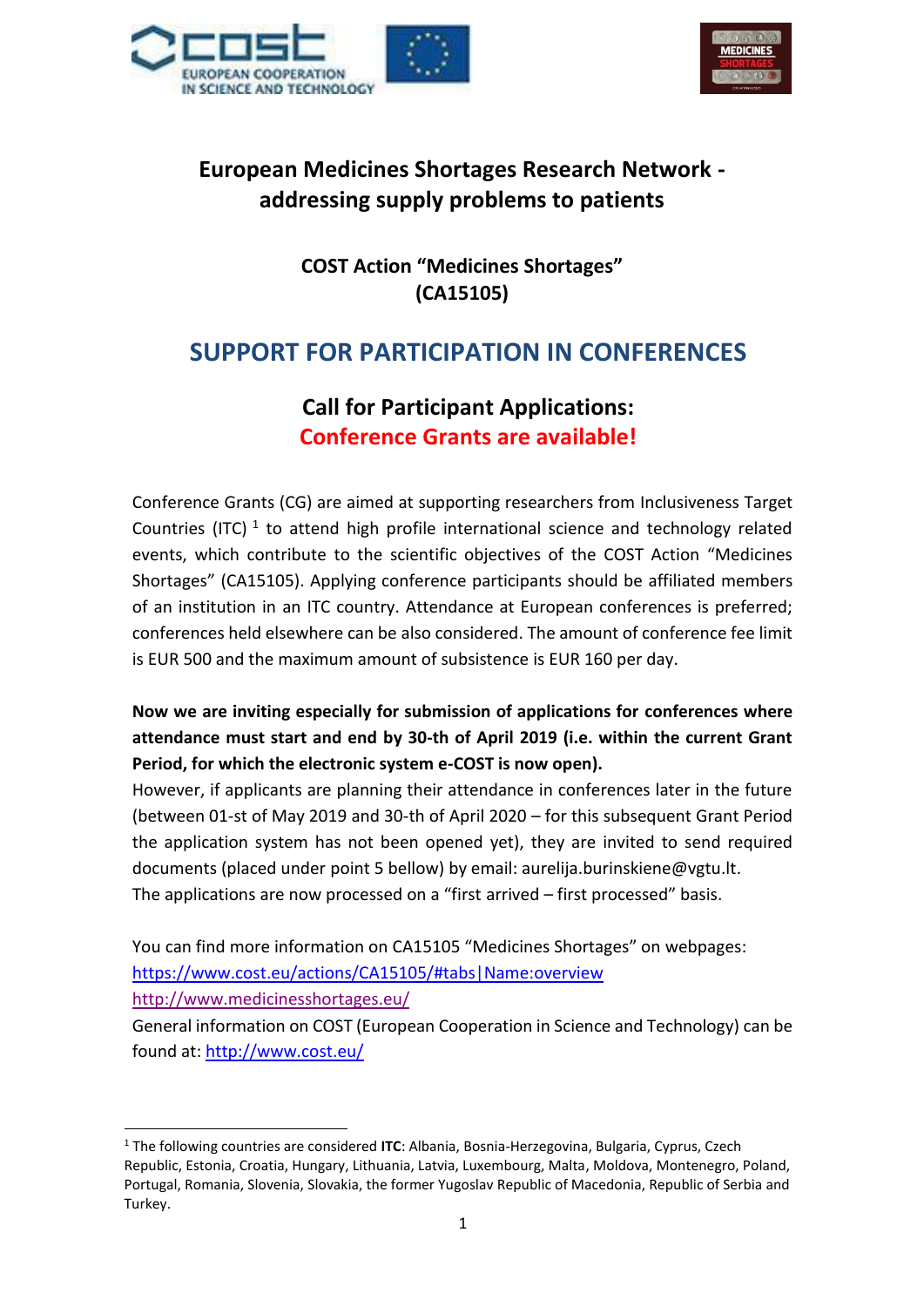



### **Who can apply?**

Early Career Investigators (ECI)<sup>2</sup> and PhD students, who are affiliated members of an institution in ITC country, could apply. Currently, 23 countries are announced as ITC.

#### **The application requirements**

The application must be submitted into e-COST system and completed 14 days before Conference event. Currently we invite to submitting applications for conferences starting and ending by 30<sup>th</sup> of April 2019. If Grant Period is not active, the applicant will not be able to submit an application.

The application for CG must be in accordance with "Inclusiveness Target Countries (ITC) Conference Grants. User Guide." (Available: [https://www.cost.eu/wp](https://www.cost.eu/wp-content/uploads/2018/11/Inclusiveness-Target-Countries-Conference-Grants-userguide-V2-003-Oct-2018-1.pdf)[content/uploads/2018/11/Inclusiveness-Target-Countries-Conference-Grants](https://www.cost.eu/wp-content/uploads/2018/11/Inclusiveness-Target-Countries-Conference-Grants-userguide-V2-003-Oct-2018-1.pdf)[userguide-V2-003-Oct-2018-1.pdf](https://www.cost.eu/wp-content/uploads/2018/11/Inclusiveness-Target-Countries-Conference-Grants-userguide-V2-003-Oct-2018-1.pdf)).

The detailed information on applications' assessment and eligibility, as well as specific rules concerning financial support, can be found in the following documents:

- "COST Vademecum" (Available: [https://www.cost.eu/wp](https://www.cost.eu/wp-content/uploads/2018/08/COSTVademecum.pdf)[content/uploads/2018/08/COSTVademecum.pdf\)](https://www.cost.eu/wp-content/uploads/2018/08/COSTVademecum.pdf);
- "Guidelines for COST Action Management, Monitoring and Final Assessment" (Available: [https://www.cost.eu/wp](https://www.cost.eu/wp-content/uploads/2018/08/Guidelines_Action_management_monitoring_assessment-1.pdf)[content/uploads/2018/08/Guidelines\\_Action\\_management\\_monitoring\\_assess](https://www.cost.eu/wp-content/uploads/2018/08/Guidelines_Action_management_monitoring_assessment-1.pdf) [ment-1.pdf\)](https://www.cost.eu/wp-content/uploads/2018/08/Guidelines_Action_management_monitoring_assessment-1.pdf)

### **The application process**

- 1. The applicants must carefully read the funding rules detailed in "COST Vademecum".
- 2. The applicant encodes an ITC CG application by logging into e-COST system and clicking on the ITC Conference Grants tab. The applicants must have an e-COST profile created with bank accountinformation.
- 3. The applicants must obtain acceptance letter from the conference organizers, confirming that their presentation is included into speaking slot or poster presentation given by applicant is accepted.
- 4. The applicants must complete, submit, and download the ITC CG application from the e-COST-system.
- 5. In summary, the supporting documents are:
	- a) the submitted ITC CG application form, including the budget (as point 4, downloadable when the online application is submitted at e-COST);
	- b) a short description of contribution to the scientific objectives of the COST

 $\ddot{\phantom{a}}$ <sup>2</sup> **ECI** is defined by COST as a researcher whose career spun less than 8 years between the date of the PhD/doctorate.